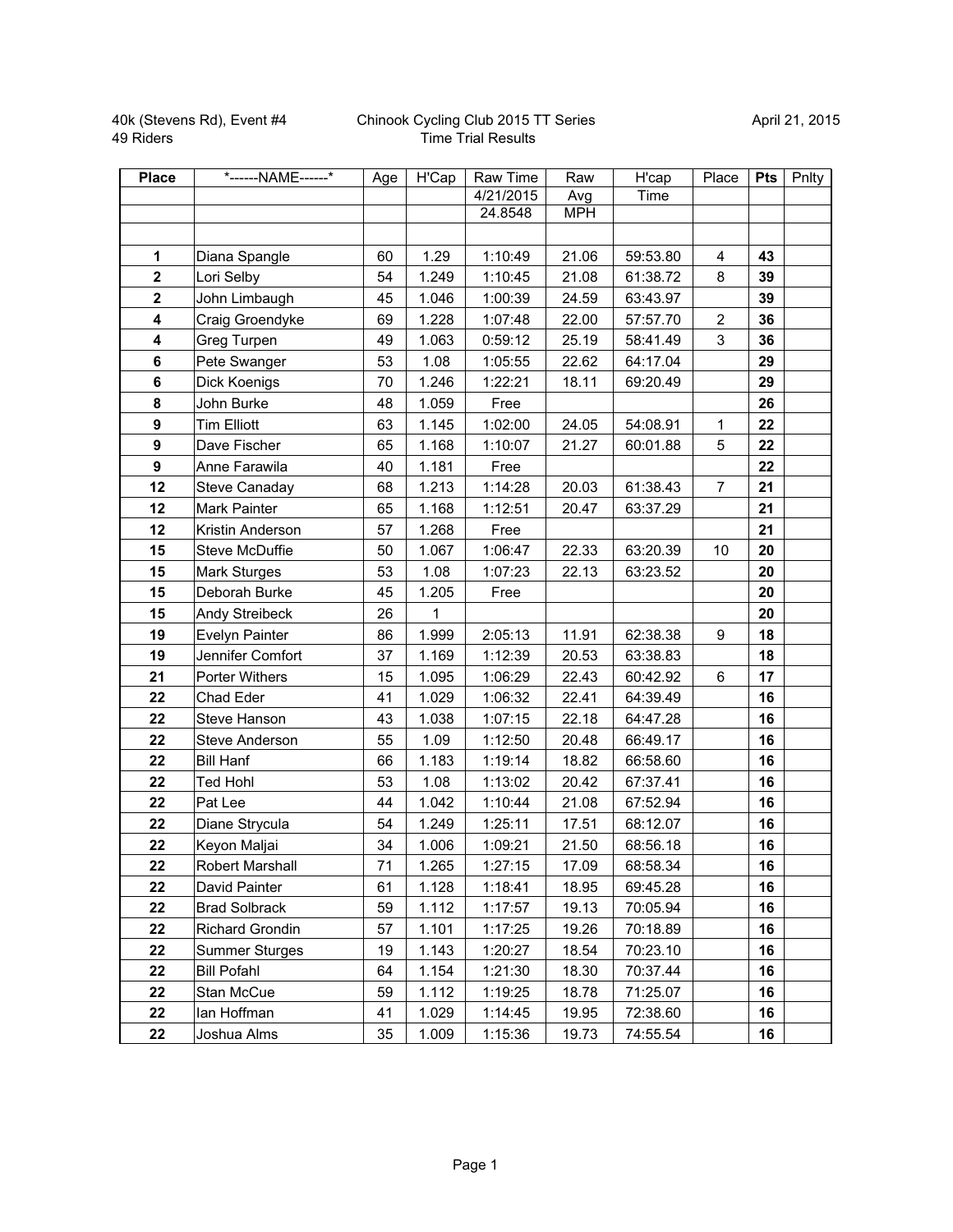| 22 | Wendy Owen            | 56 | 1.261 | 1:34:38 | 15.76 | 75:02.78 | 16 |
|----|-----------------------|----|-------|---------|-------|----------|----|
| 22 | Ron G. Hale           | 57 | 1.101 | 1:25:14 | 17.50 | 77:24.87 | 16 |
| 22 | Morgan Larche         | 25 | 1.143 | 1:29:00 | 16.76 | 77:51.92 | 16 |
| 22 | Diane Hanf            | 59 | 1.28  | 1:45:00 | 14.20 | 82:01.88 | 16 |
| 22 | Mike Larche           | 26 | 1     | 1:24:44 | 17.60 | 84:44.00 | 16 |
| 22 | <b>Brad Atencio</b>   | 51 | 1.071 | 1:32:20 | 16.15 | 86:12.74 | 16 |
| 22 | Carolyn Sturges       | 50 | 1.229 | 1:48:01 | 13.81 | 87:53.39 | 16 |
| 22 | Alexis Atencio        | 15 | 1.223 | Free    |       |          | 16 |
| 22 | Florence Kirchner     | 68 | 1.397 | Free    |       |          | 16 |
| 22 | Tom Kirchner          | 67 | 1.198 | Free    |       |          | 16 |
| 22 | John MacArthur        | 51 | 1.071 | Free    |       |          | 16 |
| 22 | Leah Swanger          | 50 | 1.229 | Free    |       |          | 16 |
| 51 | Peter Archambault     | 44 | 1.042 |         |       |          | 13 |
| 52 | Sally Shadle          | 34 | 1.159 | 1:13:43 | 20.23 | 63:36.22 | 12 |
| 52 | Scott Sarber          | 46 | 1.05  | 1:15:20 | 19.80 | 71:44.76 | 12 |
| 52 | Philip Nelson         | 43 | 1.038 | 1:16:00 | 19.62 | 73:13.06 | 12 |
| 52 | <b>Barry Nichols</b>  | 42 | 1.033 | 1:21:05 | 18.39 | 78:29.58 | 12 |
| 52 | Jon Page              | 53 | 1.08  | 1:25:00 | 17.54 | 78:42.22 | 12 |
| 52 | <b>Becky Bechtold</b> | 70 | 1.436 |         |       |          | 12 |
| 52 | Darrel Brown          | 35 | 1.009 |         |       |          | 12 |
| 52 | Catiana Coghlan       | 38 | 1.173 |         |       |          | 12 |
| 52 | <b>Jack Elliott</b>   | 14 | 1.145 |         |       |          | 12 |
| 52 | Ron D. Hale           | 56 | 1.095 |         |       |          | 12 |
| 52 | Chris Johnson         | 39 | 1.021 | Free    |       |          | 12 |
| 52 | Linda McLean          | 59 | 1.28  |         |       |          | 12 |
| 52 | Mark McLean           | 60 | 1.12  |         |       |          | 12 |
| 52 | Paul Meier            | 62 | 1.137 |         |       |          | 12 |
| 52 | Tom Owen              | 59 | 1.112 |         |       |          | 12 |
| 52 | JimaLee Painter       | 61 | 1.3   |         |       |          | 12 |
| 52 | <b>Brian Schur</b>    | 42 | 1.033 |         |       |          | 12 |
| 52 | Missi Solbrack        | 55 | 1.255 |         |       |          | 12 |
| 52 | Jim Willis            | 45 | 1.046 | Free    |       |          | 12 |
| 71 | Phil Treadway         | 53 | 1.08  | 1:09:13 | 21.55 | 64:05.37 | 10 |
| 72 | Shari Elliott         | 47 | 1.214 |         |       |          | 8  |
| 72 | Lewis Kenworthy       | 58 | 1.106 |         |       |          | 8  |
| 72 | Erin Plumb            | 42 | 1.19  |         |       |          | 8  |
| 72 | <b>Torka Poet</b>     | 49 | 1.224 |         |       |          | 8  |
| 72 | Luke Sturges          | 13 | 1.2   |         |       |          | 8  |
| 72 | Montana Sturges       | 21 | 1     |         |       |          | 8  |
| 78 | Michael Mealer        | 35 | 1.009 | 1:11:43 | 20.79 | 71:04.62 | 4  |
|    |                       |    |       |         |       |          |    |
|    |                       |    |       |         |       |          |    |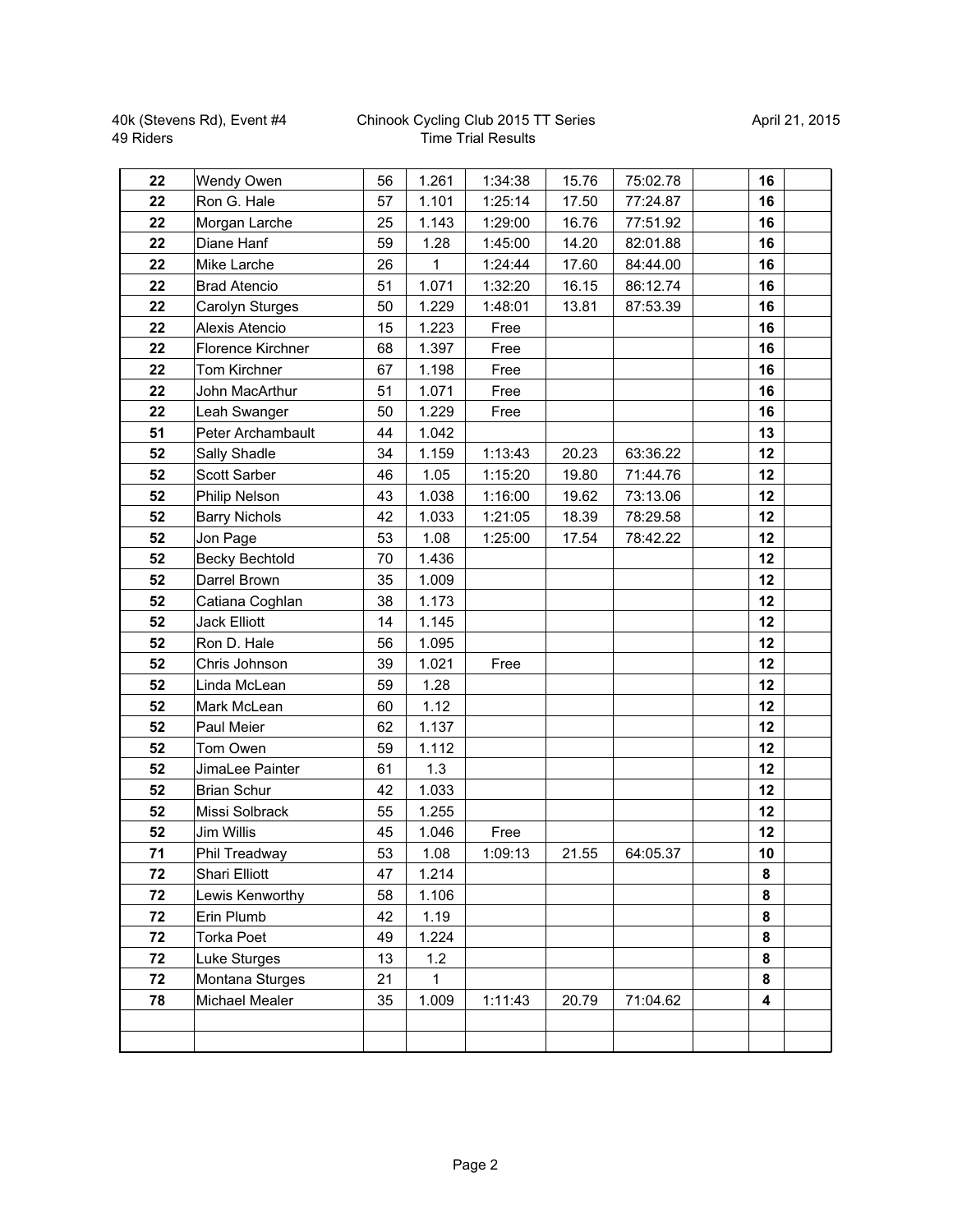| *------NAME------*     | Age | H'Cap | Raw Time  | Raw        | H'cap       | Place                   | Pts | Pnlty |
|------------------------|-----|-------|-----------|------------|-------------|-------------------------|-----|-------|
|                        |     |       | 4/21/2015 | Avg        | <b>Time</b> |                         |     |       |
|                        |     |       | 24.8548   | <b>MPH</b> |             |                         |     |       |
|                        |     |       |           |            |             |                         |     |       |
| <b>Tim Elliott</b>     | 63  | 1.145 | 1:02:00   | 24.05      | 54:08.91    | 1                       | 22  |       |
| Craig Groendyke        | 69  | 1.228 | 1:07:48   | 22.00      | 57:57.70    | $\overline{2}$          | 36  |       |
| Greg Turpen            | 49  | 1.063 | 0:59:12   | 25.19      | 58:41.49    | 3                       | 36  |       |
| Diana Spangle          | 60  | 1.29  | 1:10:49   | 21.06      | 59:53.80    | $\overline{\mathbf{4}}$ | 43  |       |
| Dave Fischer           | 65  | 1.168 | 1:10:07   | 21.27      | 60:01.88    | 5                       | 22  |       |
| Porter Withers         | 15  | 1.095 | 1:06:29   | 22.43      | 60:42.92    | 6                       | 17  |       |
| Steve Canaday          | 68  | 1.213 | 1:14:28   | 20.03      | 61:38.43    | $\overline{7}$          | 21  |       |
| Lori Selby             | 54  | 1.249 | 1:10:45   | 21.08      | 61:38.72    | 8                       | 39  |       |
| Evelyn Painter         | 86  | 1.999 | 2:05:13   | 11.91      | 62:38.38    | $\boldsymbol{9}$        | 18  |       |
| <b>Steve McDuffie</b>  | 50  | 1.067 | 1:06:47   | 22.33      | 63:20.39    | 10                      | 20  |       |
| Mark Sturges           | 53  | 1.08  | 1:07:23   | 22.13      | 63:23.52    |                         | 20  |       |
| Sally Shadle           | 34  | 1.159 | 1:13:43   | 20.23      | 63:36.22    |                         | 12  |       |
| Mark Painter           | 65  | 1.168 | 1:12:51   | 20.47      | 63:37.29    |                         | 21  |       |
| Jennifer Comfort       | 37  | 1.169 | 1:12:39   | 20.53      | 63:38.83    |                         | 18  |       |
| John Limbaugh          | 45  | 1.046 | 1:00:39   | 24.59      | 63:43.97    |                         | 39  |       |
| Phil Treadway          | 53  | 1.08  | 1:09:13   | 21.55      | 64:05.37    |                         | 10  |       |
| Pete Swanger           | 53  | 1.08  | 1:05:55   | 22.62      | 64:17.04    |                         | 29  |       |
| Chad Eder              | 41  | 1.029 | 1:06:32   | 22.41      | 64:39.49    |                         | 16  |       |
| Steve Hanson           | 43  | 1.038 | 1:07:15   | 22.18      | 64:47.28    |                         | 16  |       |
| Steve Anderson         | 55  | 1.09  | 1:12:50   | 20.48      | 66:49.17    |                         | 16  |       |
| <b>Bill Hanf</b>       | 66  | 1.183 | 1:19:14   | 18.82      | 66:58.60    |                         | 16  |       |
| Ted Hohl               | 53  | 1.08  | 1:13:02   | 20.42      | 67:37.41    |                         | 16  |       |
| Pat Lee                | 44  | 1.042 | 1:10:44   | 21.08      | 67:52.94    |                         | 16  |       |
| Diane Strycula         | 54  | 1.249 | 1:25:11   | 17.51      | 68:12.07    |                         | 16  |       |
| Keyon Maljai           | 34  | 1.006 | 1:09:21   | 21.50      | 68:56.18    |                         | 16  |       |
| Robert Marshall        | 71  | 1.265 | 1:27:15   | 17.09      | 68:58.34    |                         | 16  |       |
| Dick Koenigs           | 70  | 1.246 | 1:22:21   | 18.11      | 69:20.49    |                         | 29  |       |
| David Painter          | 61  | 1.128 | 1:18:41   | 18.95      | 69:45.28    |                         | 16  |       |
| <b>Brad Solbrack</b>   | 59  | 1.112 | 1:17:57   | 19.13      | 70:05.94    |                         | 16  |       |
| <b>Richard Grondin</b> | 57  | 1.101 | 1:17:25   | 19.26      | 70:18.89    |                         | 16  |       |
| <b>Summer Sturges</b>  | 19  | 1.143 | 1:20:27   | 18.54      | 70:23.10    |                         | 16  |       |
| <b>Bill Pofahl</b>     | 64  | 1.154 | 1:21:30   | 18.30      | 70:37.44    |                         | 16  |       |
| Michael Mealer         | 35  | 1.009 | 1:11:43   | 20.79      | 71:04.62    |                         | 4   |       |
| Stan McCue             | 59  | 1.112 | 1:19:25   | 18.78      | 71:25.07    |                         | 16  |       |
| Scott Sarber           | 46  | 1.05  | 1:15:20   | 19.80      | 71:44.76    |                         | 12  |       |
| lan Hoffman            | 41  | 1.029 | 1:14:45   | 19.95      | 72:38.60    |                         | 16  |       |
| Philip Nelson          | 43  | 1.038 | 1:16:00   | 19.62      | 73:13.06    |                         | 12  |       |
| Joshua Alms            | 35  | 1.009 | 1:15:36   | 19.73      | 74:55.54    |                         | 16  |       |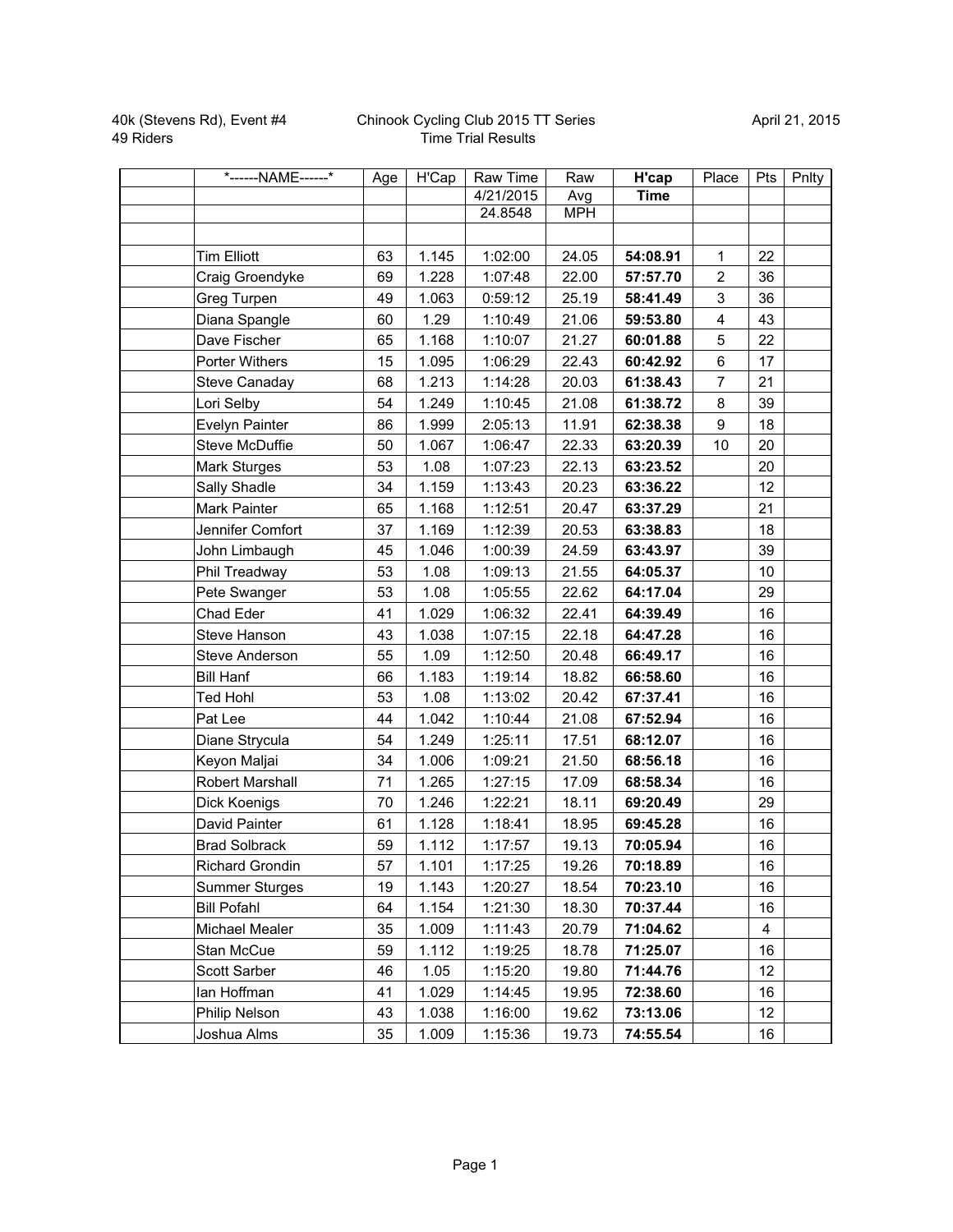| Wendy Owen            | 56 | 1.261        | 1:34:38 | 15.76 | 75:02.78 | 16 |  |
|-----------------------|----|--------------|---------|-------|----------|----|--|
| Ron G. Hale           | 57 | 1.101        | 1:25:14 | 17.50 | 77:24.87 | 16 |  |
| Morgan Larche         | 25 | 1.143        | 1:29:00 | 16.76 | 77:51.92 | 16 |  |
| <b>Barry Nichols</b>  | 42 | 1.033        | 1:21:05 | 18.39 | 78:29.58 | 12 |  |
| Jon Page              | 53 | 1.08         | 1:25:00 | 17.54 | 78:42.22 | 12 |  |
| Diane Hanf            | 59 | 1.28         | 1:45:00 | 14.20 | 82:01.88 | 16 |  |
| Mike Larche           | 26 | 1            | 1:24:44 | 17.60 | 84:44.00 | 16 |  |
| Carolyn Sturges       | 50 | 1.229        | 1:48:01 | 13.81 | 87:53.39 | 16 |  |
| Navindra Gunawardena  | 33 | 1.003        | 1:32:00 | 16.21 | 91:43.49 | 16 |  |
| John Burke            | 48 | 1.059        | Free    |       |          | 26 |  |
| Anne Farawila         | 40 | 1.181        | Free    |       |          | 22 |  |
| Kristin Anderson      | 57 | 1.268        | Free    |       |          | 21 |  |
| Deborah Burke         | 45 | 1.205        | Free    |       |          | 20 |  |
| Andy Streibeck        | 26 | $\mathbf{1}$ |         |       |          | 20 |  |
| Alexis Atencio        | 15 | 1.223        | Free    |       |          | 16 |  |
| Florence Kirchner     | 68 | 1.397        | Free    |       |          | 16 |  |
| Tom Kirchner          | 67 | 1.198        | Free    |       |          | 16 |  |
| John MacArthur        | 51 | 1.071        | Free    |       |          | 16 |  |
| Leah Swanger          | 50 | 1.229        | Free    |       |          | 16 |  |
| Peter Archambault     | 44 | 1.042        |         |       |          | 13 |  |
| <b>Becky Bechtold</b> | 70 | 1.436        |         |       |          | 12 |  |
| Darrel Brown          | 35 | 1.009        |         |       |          | 12 |  |
| Catiana Coghlan       | 38 | 1.173        |         |       |          | 12 |  |
| <b>Jack Elliott</b>   | 14 | 1.145        |         |       |          | 12 |  |
| Ron D. Hale           | 56 | 1.095        |         |       |          | 12 |  |
| Chris Johnson         | 39 | 1.021        | Free    |       |          | 12 |  |
| Linda McLean          | 59 | 1.28         |         |       |          | 12 |  |
| Mark McLean           | 60 | 1.12         |         |       |          | 12 |  |
| Paul Meier            | 62 | 1.137        |         |       |          | 12 |  |
| Tom Owen              | 59 | 1.112        |         |       |          | 12 |  |
| JimaLee Painter       | 61 | 1.3          |         |       |          | 12 |  |
| <b>Brian Schur</b>    | 42 | 1.033        |         |       |          | 12 |  |
| Missi Solbrack        | 55 | 1.255        |         |       |          | 12 |  |
| Jim Willis            | 45 | 1.046        | Free    |       |          | 12 |  |
| Shari Elliott         | 47 | 1.214        |         |       |          | 8  |  |
| Lewis Kenworthy       | 58 | 1.106        |         |       |          | 8  |  |
| Erin Plumb            | 42 | 1.19         |         |       |          | 8  |  |
| <b>Torka Poet</b>     | 49 | 1.224        |         |       |          | 8  |  |
| Luke Sturges          | 13 | 1.2          |         |       |          | 8  |  |
| Montana Sturges       | 21 | $\mathbf{1}$ |         |       |          | 8  |  |